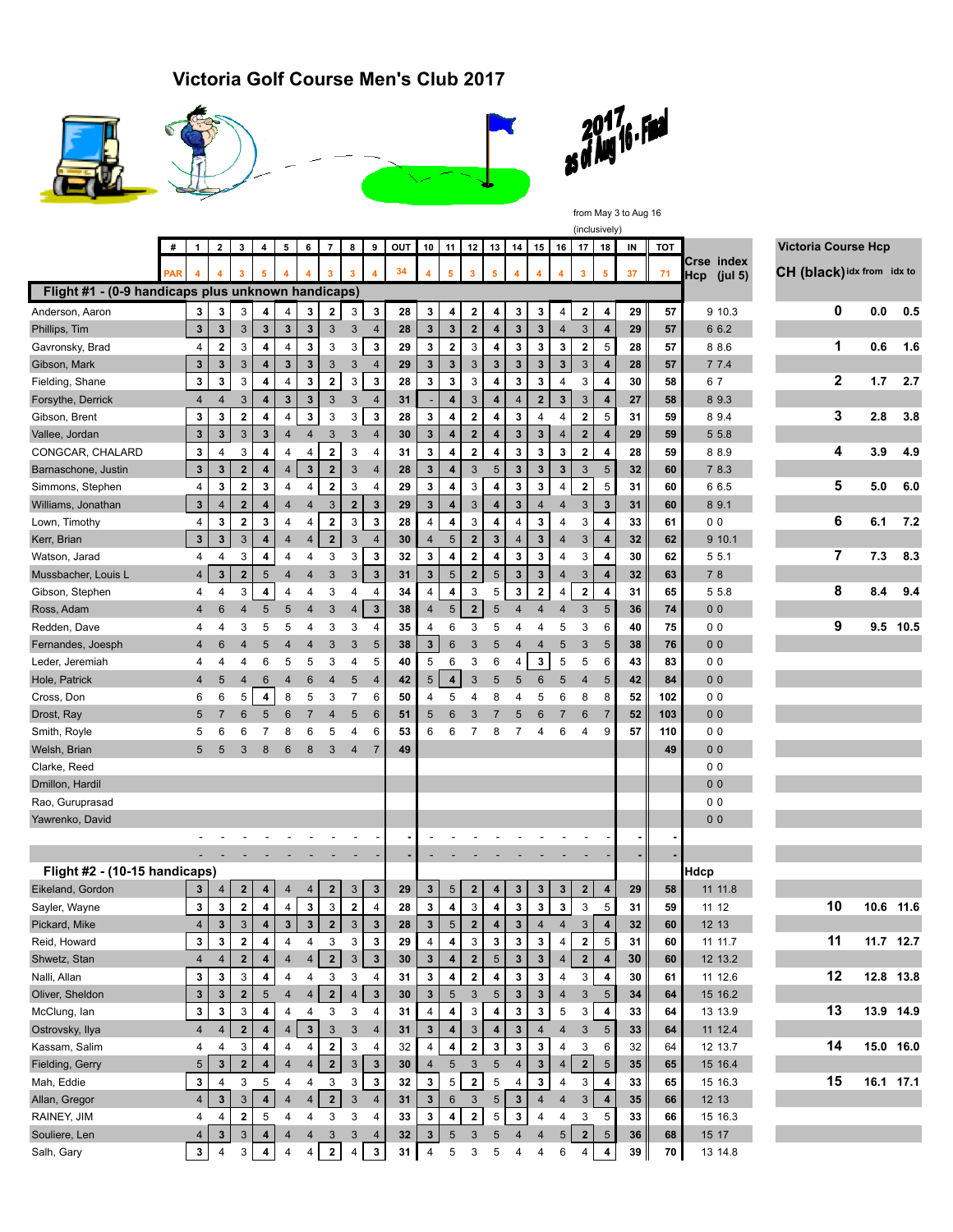|                                   | #<br>$\mathbf{1}$                 | $\mathbf{2}$                  | $\mathbf{3}$        | 4                            | 5                   | 6                       | $\overline{7}$                         | 8<br>$\pmb{9}$                            | OUT      | 10                           | 11                           | 12                       | 13                   | 14                | 15                            | 16                               | 17<br>18                  |                         | IN       | TOT      |                    | <b>Victoria Course Hcp</b> |              |           |
|-----------------------------------|-----------------------------------|-------------------------------|---------------------|------------------------------|---------------------|-------------------------|----------------------------------------|-------------------------------------------|----------|------------------------------|------------------------------|--------------------------|----------------------|-------------------|-------------------------------|----------------------------------|---------------------------|-------------------------|----------|----------|--------------------|----------------------------|--------------|-----------|
| Kuzik, Dana                       | 4                                 | 4                             | 3                   | 5                            | 5                   | $\overline{4}$          | 3                                      | 5<br>3                                    | 36       | $\overline{4}$               | 5                            | $\overline{\mathbf{2}}$  | 5                    | $\overline{4}$    | $\overline{4}$                | $\overline{5}$                   | 3                         | 5                       | 37       | 73       | 10 11.1            |                            |              |           |
| Melvyn, Rod                       | 4                                 | 4                             | 3                   | 5                            | 5                   | 5                       | 3                                      | 3<br>4                                    | 36       | 4                            | 6                            | 3                        | 5                    | 4                 | 4                             | 5                                | 3                         | 6                       | 40       | 76       | 14 15.8            |                            |              |           |
| Clarke, Don                       | $\mathbf{3}$                      | $\overline{\mathbf{A}}$       | $\overline{4}$      | 5                            | $\overline{4}$      | 5                       | $\mathbf{3}$                           | 5<br>$\overline{4}$                       | 37       | 4                            | 5                            | 3                        | 5                    | $\overline{4}$    | $\overline{4}$                | 6                                | 3                         | 5                       | 39       | 76       | 10 11              |                            |              |           |
| Bell, Garth                       | 4                                 | $\overline{4}$                | $\overline{4}$      | 6                            | 5                   | $\mathbf 3$             | 4                                      | 4<br>$\overline{4}$                       | 38       | 5                            | 4                            | 4                        | $\overline{7}$       | 4                 | 6                             | $\,$ 5 $\,$                      | 4                         | 6                       | 45       | 83       | 11 12.1            |                            |              |           |
| Gitzel, Gordon                    |                                   |                               |                     |                              |                     |                         |                                        |                                           |          |                              |                              |                          |                      |                   |                               |                                  |                           |                         |          |          | 14 15.4            |                            |              |           |
| Peterson, John                    |                                   |                               |                     |                              |                     |                         |                                        |                                           |          |                              |                              |                          |                      |                   |                               |                                  |                           |                         |          |          | 12 13.5            |                            |              |           |
| Christensen, Allen                |                                   |                               |                     |                              |                     |                         |                                        |                                           |          |                              |                              |                          |                      |                   |                               |                                  |                           |                         |          |          | 13 14.8            |                            |              |           |
|                                   |                                   |                               |                     |                              |                     |                         |                                        |                                           |          |                              |                              |                          |                      |                   |                               |                                  |                           |                         |          |          |                    |                            |              |           |
|                                   |                                   |                               |                     |                              |                     |                         |                                        |                                           |          |                              |                              |                          |                      |                   |                               |                                  |                           |                         |          |          |                    |                            |              |           |
| Flight #3 - (16-20 handicaps)     |                                   |                               |                     |                              |                     |                         |                                        |                                           |          |                              |                              |                          |                      |                   |                               |                                  |                           |                         |          |          | Hdcp               |                            |              |           |
| Torkoly, Paul                     | $\mathbf{3}$                      | 3                             | 3                   | $\overline{\mathbf{4}}$      | $\overline{4}$      | $\overline{4}$          | 3                                      | 3<br>$\overline{4}$                       | 31       | $\overline{4}$               | 5                            | $\overline{\mathbf{2}}$  | 4                    | 3                 | 4                             | $\overline{4}$                   | $\overline{2}$            | 5                       | 33       | 64       | 19 20.6            |                            |              |           |
| Lavorato, Joe                     | 4                                 | 4                             | $\bf 2$             | 4                            | 4                   | 4                       | 3                                      | 3<br>3                                    | 31       | 4                            | 5                            | $\bf{2}$                 | 5                    | 4                 | 3                             | 5                                | 3                         | 4                       | 35       | 66       | 18 19.4            | 16                         |              | 17.2 18.2 |
| Evans, Mike                       | $\mathbf 3$                       | 3                             | 3                   | $\sqrt{5}$                   | 4                   | $\overline{4}$          | $\sqrt{3}$                             | 3<br>$\overline{4}$                       | 32       | $\overline{4}$               | $\overline{\mathbf{4}}$      | 3                        | $5\phantom{.0}$      | $\overline{4}$    | $\mathbf{3}$                  | $\overline{4}$                   | $\ensuremath{\mathsf{3}}$ | 5                       | 35       | 67       | 18 19.4            |                            |              |           |
| Savard, Ross                      | 4                                 | $\mathbf 3$                   | 3                   | 4                            | 4                   | 4                       | 3                                      | 3<br>3                                    | 31       | 3                            | 5                            | 3                        | 5                    | 4                 | 4                             | 5                                | 3                         | 5                       | 37       | 68       | 16 17.3            | 17                         |              | 18.3 19.3 |
| Venner, Peter                     | $\mathbf 3$                       | $\overline{4}$                | 3                   | 5                            | $\sqrt{5}$          | $\mathbf{3}$            | $\sqrt{3}$                             | $\mathbf 2$<br>$\overline{4}$             | 32       | $\overline{4}$               | 4                            | 3                        | 5                    | 4                 | $\mathbf{3}$                  | 5                                | 3                         | 5                       | 36       | 68       | 19 21.3            |                            |              |           |
| Edmund, P.M.                      | 4                                 | 4                             | 3                   | 5                            | 4                   | 3                       | 3                                      | 3<br>4                                    | 33       | 4                            | 5                            | 3                        | 4                    | 3                 | 4                             | $\overline{4}$                   | 3                         | 5                       | 35       | 68       | 16 17.6            | 18                         |              | 19.4 20.4 |
| Bilotta, Mario                    | 4                                 | $\overline{4}$                | 3                   | 5                            | 5                   | $\overline{4}$          | $\overline{\mathbf{2}}$                | 3<br>$\overline{4}$                       | 34       | 3                            | $\overline{\mathbf{4}}$      | 3                        | $\sqrt{5}$           | $\overline{4}$    | $\overline{4}$                | $\overline{4}$                   | $\ensuremath{\mathsf{3}}$ | $\overline{\mathbf{4}}$ | 34       | 68       | 17 18.6            |                            |              |           |
| James, Rick                       | 4                                 | 4                             | 3                   | 4                            | 5                   | 4                       | $\overline{\mathbf{2}}$                | 3<br>4                                    | 33       | 4                            | 5                            | 3                        | 4                    | 4                 | 4                             | 4                                | 3                         | 5                       | 36       | 69       | 18 19.8            | 19                         |              | 20.5 21.6 |
| Pontieri, Tony                    | $\overline{4}$                    | $\overline{4}$                | 3                   | $\overline{\mathbf{4}}$      | $\overline{4}$      | $\overline{4}$          | $\overline{2}$                         | $\overline{4}$<br>$\overline{4}$          | 33       | 4                            | 5                            | 3                        | $5\phantom{.0}$      | $\mathbf{3}$      | $\overline{4}$                | 5                                | 3                         | 5                       | 37       | 70       | 19 20.5            |                            |              |           |
| Cao, Trung                        | 4                                 | $\mathbf 3$                   | 3                   | 5                            | 4                   | 5                       | 3                                      | 3<br>$\overline{4}$                       | 34       | 4                            | $\mathbf 3$                  | 3                        | 5                    | 4                 | 4                             | 5                                | 3                         | 5                       | 36       | 70       | 17 18.3            | 20                         |              | 21.7 22.7 |
| Pastor, Greg                      | $\overline{4}$                    | $\overline{4}$                | 3                   | 5                            | $\sqrt{5}$          | $\overline{4}$          | $\mathbf{3}$                           | $\overline{\mathbf{2}}$<br>$\overline{4}$ | 34       | $\overline{4}$               | $\boldsymbol{4}$             | $\mathbf{3}$             | $\sqrt{5}$           | $\overline{4}$    | $\mathbf{3}$                  | $\overline{4}$                   | $\overline{4}$            | $5\phantom{.0}$         | 36       | 70       | 19 21.6            |                            |              |           |
| Catagas, Howard                   | 4                                 | 4                             | 3                   | 5                            | 5                   | 4                       | 3                                      | 3<br>4                                    | 35       | 4                            | $\mathbf 5$                  | $\bf{2}$                 | 5                    | 3                 | $\overline{\mathbf{4}}$       | 5                                | $\overline{\mathbf{2}}$   | 5                       | 35       | 70       | 18 20              |                            |              |           |
| Kendall, Brad                     | $\overline{4}$                    | $\overline{4}$                | 4                   | 5                            | $\overline{4}$      | 4                       | $\overline{\mathbf{2}}$                | 3<br>$\overline{4}$                       | 34       | $\overline{4}$               | $\boldsymbol{4}$             | $\mathbf 2$              | $\sqrt{5}$           | 4                 | $\overline{4}$                | 5                                | 4                         | 5                       | 37       | 71       | 20 22              |                            |              |           |
| Defazio, Tony                     | 4                                 | 4                             | 3                   | 5                            | 5                   | 4                       | $\bf{2}$                               | 4<br>4                                    | 35       | 4                            | 5                            | $\bf{2}$                 | 6                    | 3                 | 4                             | 4                                | 3                         | 5                       | 36       | 71       | 18 20.4            |                            |              |           |
| Kinnear, Dave                     | 5                                 | 4                             | $\overline{4}$      | 5                            | $\overline{4}$      | 4                       | $\mathbf{3}$                           | 3<br>$\overline{4}$                       | 36       | 4                            | 6                            | 3                        | 4                    | 3                 | $\overline{2}$                | $\overline{4}$                   | $\overline{4}$            | $5\phantom{.0}$         | 35       | 71       | 18 20.1            |                            |              |           |
| McCarthy, Josh                    | 3                                 | 4                             | 4                   | 5                            | 4                   | 5                       | 3                                      | 4<br>$\overline{4}$                       | 36       | 3                            | 5                            | 3                        | 5                    | 3                 | $\overline{4}$                | $\overline{4}$                   | 3                         | 5                       | 35       | 71       | 17 18.5            |                            |              |           |
| Gratton, Arthur                   | $\overline{4}$                    | $\overline{4}$                | 3                   | $\overline{4}$               | $\overline{4}$      | $\overline{4}$          | $\overline{4}$                         | $\overline{\mathbf{2}}$<br>$\overline{4}$ | 33       | $\overline{4}$               | 5                            | 3                        | $6\phantom{1}6$      | 3                 | $\overline{4}$                | 5                                | $\overline{4}$            | 5                       | 39       | 72       | 18 19.4            |                            |              |           |
| Steinke, Richard                  | 4                                 | 4                             | 3                   | 6                            | 4                   | 4                       | 3                                      | 3<br>$\overline{4}$                       | 35       | 4                            | 6                            | 3                        | 4                    | 4                 | 4                             | $\overline{4}$                   | 3                         | 6                       | 38       | 73       | 18 19.8            |                            |              |           |
| Gowan, Patrick                    | 4                                 | 4                             | 4                   | 5                            | $\overline{4}$      | $\overline{\mathbf{3}}$ | $\mathbf{3}$                           | $\overline{4}$<br>5                       | 36       | 3                            | 5                            | 3                        | $6\phantom{1}6$      | $\overline{4}$    | $\overline{4}$                | $\overline{4}$                   | $\ensuremath{\mathsf{3}}$ | 5                       | 37       | 73       | 18 19.8            |                            |              |           |
| Nikiforuk, Andy                   | 4                                 | 4                             | 3                   | 6                            | 4                   | 4                       | 3                                      | 4<br>4                                    | 36       | 4                            | 6                            | 3                        | 5                    | 4                 | 3                             | $\overline{4}$                   | 3                         | 5                       | 37       | 73       | 17 19.2            |                            |              |           |
| McMillan, Larry                   | $\overline{4}$                    | 4                             | 4                   | 5                            | 5                   | 4                       | $\mathbf 2$                            | $\mathbf{3}$<br>$\sqrt{3}$                | 34       | 4                            | $6\phantom{1}6$              | 3                        | $6\phantom{1}6$      | $\mathbf 3$       | $\overline{4}$                | $\sqrt{5}$                       | 4                         | $5\phantom{.0}$         | 40       | 74       | 16 17.7            |                            |              |           |
| Wu, Joe                           | 5                                 | 4                             | 3                   | 5                            | 5                   | 4                       | 3                                      | $\overline{4}$<br>4                       | 37       | 4                            | 5                            | 3                        | 5                    | 4                 | 4                             | 4                                | 3                         | 5                       | 37       | 74       | 18 20.3            |                            |              |           |
| Damji, Karim                      | 4                                 | 4                             | 3                   | 5                            | 5                   | $\overline{4}$          | 4                                      | $\overline{4}$<br>$\overline{4}$          | 37       | $\overline{4}$               | 6                            | 3                        | 5                    | $\overline{4}$    | 5                             | $\overline{4}$                   | $\overline{\mathbf{4}}$   | $\pmb{4}$               | 39       | 76       | 18 20.1            |                            |              |           |
| McIntyre, Don                     | 5                                 | 4                             | 3                   | 6                            | 5                   | 4                       | 3                                      | 5<br>4                                    | 39       | 4                            | 5                            | 3                        | 5                    | 4                 | 4                             | 5                                | 3                         | 5                       | 38       | 77       | 19 21.6            |                            |              |           |
| Lavorato, Darrell                 | 5                                 | $\Delta$                      | 3                   | 4                            | 5                   | $\overline{4}$          | 3                                      | $\overline{4}$<br>5                       | 37       | 4                            | 6                            | 3                        | 6                    | $\overline{4}$    | $\overline{4}$                | 5                                | 3                         | 6                       | 41       | 78       | 16 18.2            |                            |              |           |
| Cunningham, Jim                   | 6                                 | 4                             | 3                   | $\overline{7}$               | $\overline{7}$      | $\overline{7}$          | 3                                      | 5<br>4                                    | 46       | $\overline{7}$               | 6                            | 3                        | 8                    | 4                 | 7                             | $\overline{7}$                   | 5                         | $\overline{7}$          | 54       | 100      | 19 21.3            |                            |              |           |
| Bains, Harpinder                  |                                   |                               |                     |                              |                     |                         |                                        |                                           |          |                              |                              |                          |                      |                   |                               |                                  |                           |                         |          |          | 18 19.8            |                            |              |           |
| Burkette, Lou                     |                                   |                               |                     |                              |                     |                         |                                        |                                           |          |                              |                              |                          |                      |                   |                               |                                  |                           |                         |          |          | 19 21              |                            |              |           |
|                                   |                                   |                               |                     |                              |                     |                         |                                        |                                           |          |                              |                              |                          |                      |                   |                               |                                  |                           |                         |          |          |                    |                            |              |           |
|                                   |                                   |                               |                     |                              |                     |                         |                                        |                                           |          |                              |                              |                          |                      |                   |                               |                                  |                           |                         |          |          |                    |                            |              |           |
|                                   |                                   |                               |                     |                              |                     |                         |                                        |                                           |          |                              |                              |                          |                      |                   |                               |                                  |                           |                         |          |          |                    |                            |              |           |
|                                   |                                   |                               |                     |                              |                     |                         |                                        |                                           |          |                              |                              |                          |                      |                   |                               |                                  |                           |                         |          |          |                    |                            |              |           |
| Flight #4 - (21-up handicaps)     |                                   |                               |                     |                              |                     |                         |                                        |                                           |          |                              |                              |                          |                      |                   |                               |                                  |                           |                         |          |          | <b>Hdcp</b>        |                            |              |           |
|                                   |                                   |                               |                     |                              |                     |                         |                                        |                                           |          |                              |                              |                          |                      |                   |                               |                                  |                           |                         |          |          |                    |                            |              |           |
| McKim, Bruce<br>Tasovac, Milan    | 4                                 | $\overline{4}$                | 3<br>$\mathbf{2}$   | 5<br>5                       | $\mathbf{3}$<br>4   | $\overline{4}$<br>5     | $\overline{\mathbf{2}}$<br>$\mathbf 2$ | 3<br>$\overline{4}$<br>$\mathbf{3}$<br>3  | 32<br>32 | $\overline{4}$<br>4          | 5<br>5                       | $\mathbf{2}$<br>$\bf{2}$ | 5<br>4               | $\mathbf{3}$<br>4 | $\overline{4}$                | $\overline{4}$<br>$\overline{4}$ | 3<br>3                    | 5<br>5                  | 35<br>35 | 67<br>67 | 21 23.3<br>29 32.6 | 21                         | 22.8         | 23.8      |
|                                   | $\overline{4}$<br>$5\phantom{.0}$ | 4                             | $\sqrt{3}$          | 5                            | $\overline{4}$      |                         |                                        | $\overline{4}$<br>$\mathbf{3}$            |          |                              | $\pmb{4}$                    | $\overline{\mathbf{2}}$  | $\overline{5}$       | $\mathbf{3}$      | 4<br>$\mathbf{3}$             | $\overline{4}$                   | $\mathbf{3}$              | $5\phantom{.0}$         |          |          | 21 23.8            | 22                         | 23.9         | 24.9      |
| Mah, Stanley<br>Alton, Wes        | $\overline{\mathbf{4}}$           | $\mathbf{3}$<br>3             | 3                   | 5                            |                     | $\overline{4}$<br>4     | $\mathbf{3}$<br>3                      | 3<br>3                                    | 34<br>32 | $\overline{4}$<br>3          | $\sqrt{5}$                   | 3                        | 5                    | 4                 | 4                             | 4                                | 3                         | 5                       | 33<br>36 | 67<br>68 | 25 27.5            | 23                         | 25.0         | 26.0      |
|                                   |                                   |                               | 3                   | 5                            | 4                   | $\overline{4}$          | $\mathbf{3}$                           |                                           |          |                              | $\overline{\mathbf{4}}$      | 3                        | $5\phantom{.0}$      | $\overline{4}$    | $\overline{\mathbf{3}}$       | $\overline{4}$                   | 3                         | $5\phantom{.0}$         |          |          | 26 28.7            | 24                         | 26.1         | 27.1      |
| Chow, Lincoln                     | $\mathbf 3$<br>$\overline{4}$     | $\overline{4}$<br>$\mathbf 3$ |                     | 5                            | $\overline{4}$      | $\mathbf 3$             | $\mathsf 3$                            | 3<br>$\overline{4}$                       | 33<br>32 | $\overline{4}$               |                              | 3                        | 5                    | 3                 | $\overline{\mathbf{4}}$       |                                  | 3                         | 5                       | 35<br>37 | 68<br>69 | 23 25.7            | 25                         |              | 27.2 28.2 |
| Grayston, Alan                    |                                   |                               | 3                   | 5                            | 4                   |                         | $\mathbf{3}$                           | 3<br>4<br>$\mathbf{3}$<br>$\mathbf{3}$    |          | 4                            | 5<br>$\overline{\mathbf{4}}$ | 3                        | $5\phantom{.0}$      | $\overline{4}$    | $\overline{4}$                | 5<br>$5\phantom{.0}$             |                           |                         |          |          |                    | 26                         | 28.3         | 29.3      |
| Watson, Gregg                     | $\mathbf 3$                       | $\overline{4}$                | 3                   |                              | $5\phantom{.0}$     | $\overline{4}$          |                                        |                                           | 33       | $\mathbf{3}$                 |                              |                          |                      |                   |                               |                                  | 3                         | $5\phantom{.0}$<br>5    | 36       | 69       | 24 27              | 27                         |              | 30.4      |
| Kjearsgaard, lan                  | 4                                 | $\mathbf 3$<br>$\overline{4}$ | 3                   | 4                            | 4<br>$\overline{4}$ | 5                       | 3<br>$\mathbf 2$                       | 3<br>$\overline{4}$<br>$\mathbf{3}$       | 33       | $\overline{4}$               | 5<br>5                       | 4                        | 4                    | 4                 | 4                             | 4                                | 3                         |                         | 37       | 70       | 21 22.8            | 28                         | 29.4<br>30.5 | 31.5      |
| Leong, Peter                      | $\overline{4}$<br>5               |                               | $\overline{4}$<br>3 | $\overline{\mathbf{4}}$<br>5 | 4                   | $\overline{4}$          |                                        | $\overline{4}$<br>$\overline{4}$          | 33<br>35 | $\overline{4}$               |                              | 3<br>3                   | 5                    | 4                 | $\overline{4}$<br>$\mathbf 3$ | $\overline{5}$<br>$\overline{4}$ | $\sqrt{3}$<br>3           | 5<br>5                  | 38<br>36 | 71<br>71 | 22 24.3<br>23 25.9 | 29                         | 31.6         | 32.6      |
| Gutsch, Greg<br>Schmermund, Daryl | $\overline{4}$                    | 4                             | $\overline{4}$      | 6                            | $\overline{4}$      | 4<br>$\overline{4}$     | 3<br>$\mathbf{3}$                      | 3<br>$\mathbf{3}$<br>$\mathbf{3}$         | 35       | 4<br>$\overline{\mathbf{2}}$ | 5<br>6                       | 3                        | 5                    | 4                 | $\overline{4}$                | $\overline{4}$                   | 3                         | $5\phantom{.0}$         | 36       | 71       | 28 31              | 30                         | 32.7         | 33.7      |
| Slater, Charles                   | $\overline{\mathbf{4}}$           | $\overline{4}$<br>3           | $\bf 2$             | 5                            | 5                   | 5                       | 3                                      | $\overline{4}$<br>3                       | 34       | 4                            | 6                            | 3                        | $6\phantom{1}6$<br>5 | 3<br>3            | 4                             | 5                                | 3                         | 5                       | 38       | 72       | 22 24.3            | 31                         | 33.8         | 34.8      |
| Woodcroft, Mike                   | $\mathbf{3}$                      | $\overline{4}$                | $\sqrt{3}$          | $\overline{\mathbf{4}}$      | $\overline{4}$      | $\overline{4}$          | $\mathbf{3}$                           | 5<br>$\overline{4}$                       | 34       | $\overline{4}$               | 5                            | 3                        | 5                    | $\overline{4}$    | 4                             | $\sqrt{5}$                       | 3                         | $5\phantom{.0}$         | 38       | 72       | 23 25.1            | 32                         | 34.9         | 36        |
| O'Donnell, Gerry                  | 4                                 | 4                             | 3                   | 4                            | 5                   | 4                       | 3                                      | $\overline{4}$<br>4                       | 35       | 4                            | 5                            | 3                        | 5                    | 4                 | 4                             | 4                                | 3                         | 5                       | 37       | 72       | 22 24.9            | 33                         | 36.1         | 37.2      |
| Swart, Ray                        | $\overline{4}$                    | $\overline{4}$                | 3                   | 5                            | 5                   | $\overline{4}$          | 3                                      | 5<br>3                                    | 36       | $\mathbf{3}$                 | 5                            | 3                        | 5                    | $\overline{4}$    | $\overline{4}$                | $\overline{4}$                   | 3                         | $5\phantom{.0}$         | 36       | 72       | 23 25.5            | 34                         | 37.3         | 38.2      |
| Nason, Ted                        | $\overline{4}$                    | 3                             | 3                   | 4                            | 5                   | 4                       | 3                                      | 3<br>5                                    | 34       | 5                            | 5                            | 3                        | 5                    | 4                 | 4                             | 5                                | 3                         | 5                       | 39       | 73       | 22 24.6            | 35                         | 38.3         | 39.4      |
| Ray, Tom                          | $\mathbf 3$                       | $\overline{4}$                | $\sqrt{3}$          | $\overline{\mathbf{4}}$      | 5                   | 5                       | 3                                      | 3<br>$\overline{4}$                       | 34       | $\overline{4}$               | 5                            | 3                        | 5                    | 4                 | 4                             | 5                                | $\mathbf 2$               | $\overline{7}$          | 39       | 73       | 21 23.8            | 36                         |              | 39.5 40.4 |
|                                   |                                   |                               |                     |                              |                     |                         |                                        |                                           |          |                              |                              |                          |                      |                   |                               |                                  |                           |                         |          |          |                    |                            |              |           |